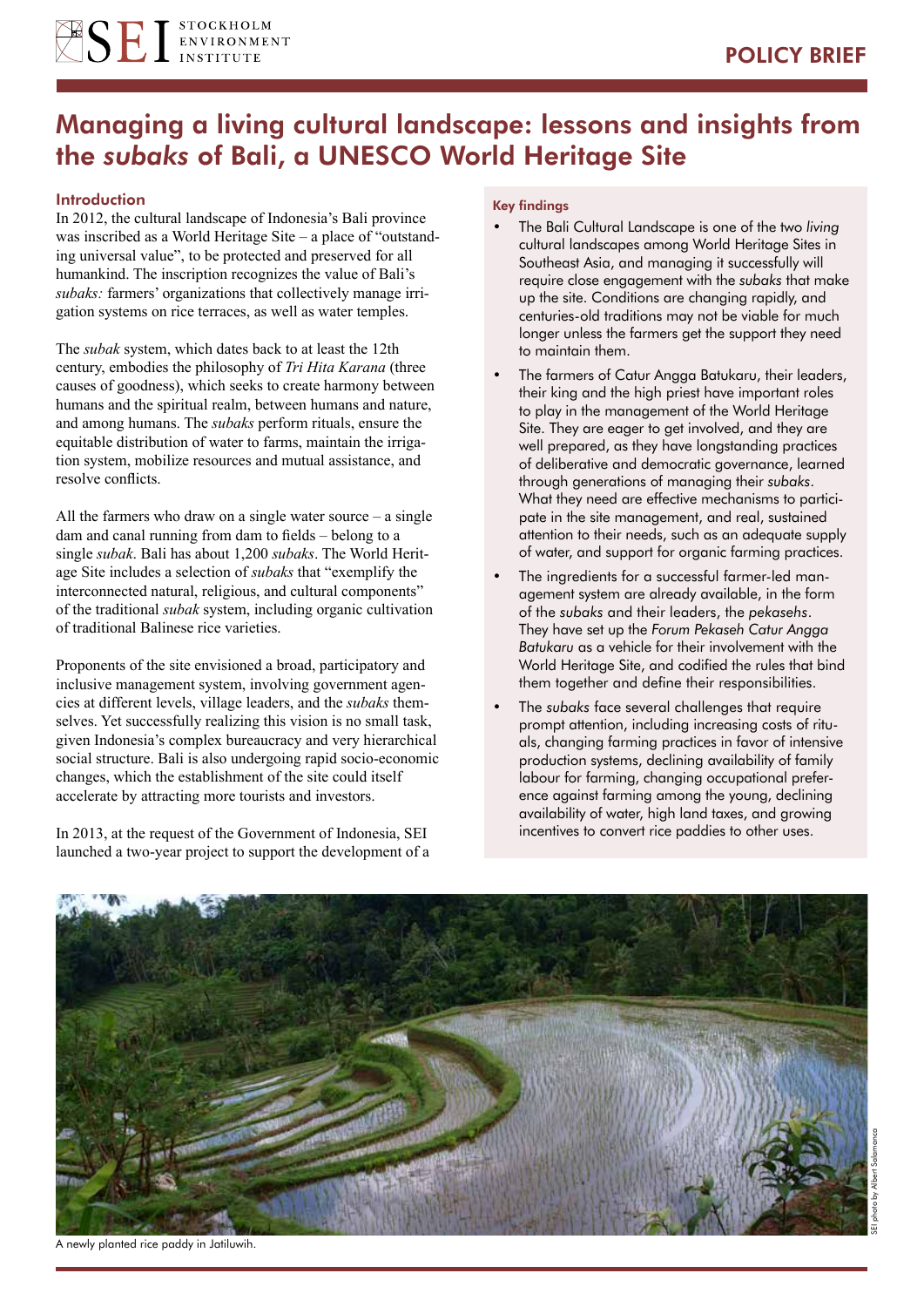participatory and effective management structure for the site. This policy brief synthesizes our findings, with a focus on the *subak* landscape of Catur Angga Batukaru (CAB), which has the largest number of *subaks* and villages in the World Heritage Site.

The recommendations were formed from several rounds of interviews and focus group discussions in four villages – Rejasa, Sangketan, Wongaya Gede and Jatiluwih – as well as a *subak* assembly in May 2014 to build consensus among the 20 *pekasehs* of the CAB, where the *pekasehs* established a coordination forum and developed a collective action plan.

## A difficult beginning for the World Heritage Site

The implementation of the World Heritage Site in Bali has encountered several hurdles. First of all, the diverse group of public- and private-sector actors, academia, NGOs and others who successfully worked to achieve the inscription is not responsible for implementation. Instead, a new Governing Assembly was set up, with representatives from different government agencies, and frequent turnover resulted in the assembly members not being able to mobilize resources or solve problems that required collaboration.

Moreover, among farmers, the assembly's name – *Dewan Pengelola* in Bahasa Indonesia – had negative connotations, as a "*dewan*" is a formal entity in Indonesia and is typically a top-down body that issues decrees for others to follow. This sense was exacerbated by the fact that important actors were excluded from the assembly, notably the king (*puri*) of Tabanan, the high priest of Batukaru (*pemangku gede*), *pekasehs* in the CAB, and NGOs active in the area.

In 2014, the governing assembly was replaced by a Coordination Forum (*Forum Koordinasi*), chaired by the Regional Administrator, who has the authority to call the heads of offices (*dinas*) to join meetings. Udayana University (UNUD), whose experts played a key role in the nomination process, is an official member, as are the *pekasehs* and *bendesa adat* (heads of customary villages). This structure provides a more viable platform for coordinating across government agencies to provide the resources needed to meet the goals of the World Heritage Site. The forum's first meeting was held in September 2014.





SEI photo by Albert Salamanca

A *kecak* dance performance in Uluwatu.

#### Challenges faced by the *subaks*

Rituals are a core aspect of *subak* life. The Balinese believe that all land belongs to deities, and every action on the land requires a ritual to seek the gods' permission, or else the farmers will have bad luck, in the form of pests, diseases or other disturbances. Yet these rituals are expensive; in Pura Luhur Batukaru, the highest temple in the CAB, the five major rituals performed each year cost at least 40 million IDR (3,333 USD). Already in the 1980s, a study had estimated that rituals accounted for around 60% of a *subak*'s expenditures.

The cost of rituals, in turn, affects the cost of growing rice in the *subaks*, and the farmers' choice of rice varieties. Traditionally, they have grown a local variety (*padi lokal*), which is well suited for organic cultivation and requires relatively few inputs. But it takes five to six months to grow, with several associated rituals. Farmers are thus increasingly opting for a new variety (*padi baru*) with a three-month growing season, which requires fewer rituals. Technical support for *padi lokal* is also limited, as extension workers are only knowledgeable in the production of *padi baru*.

Still, farmers expressed a willingness to grow *padi lokal* organically, but only if inputs, techniques and guidance are provided, and if any losses from reduced yields are offset. The Green Revolution has changed farming practices, and farmers want to use modern inputs and technologies. Organic fertilizers are more expensive than chemical ones, and making them affordable would require either subsidies or landscape-level efficiency improvements.

In addition, the *subaks* need financial support to renovate their water temples, which are crucial parts of the landscape, and to maintain the paths and irrigation networks needed for wet rice cultivation. The availability of water is a critical The pekasehs during their assembly in May 2014.<br>
concern in the CAB and the rest of Bali. Not only is tourism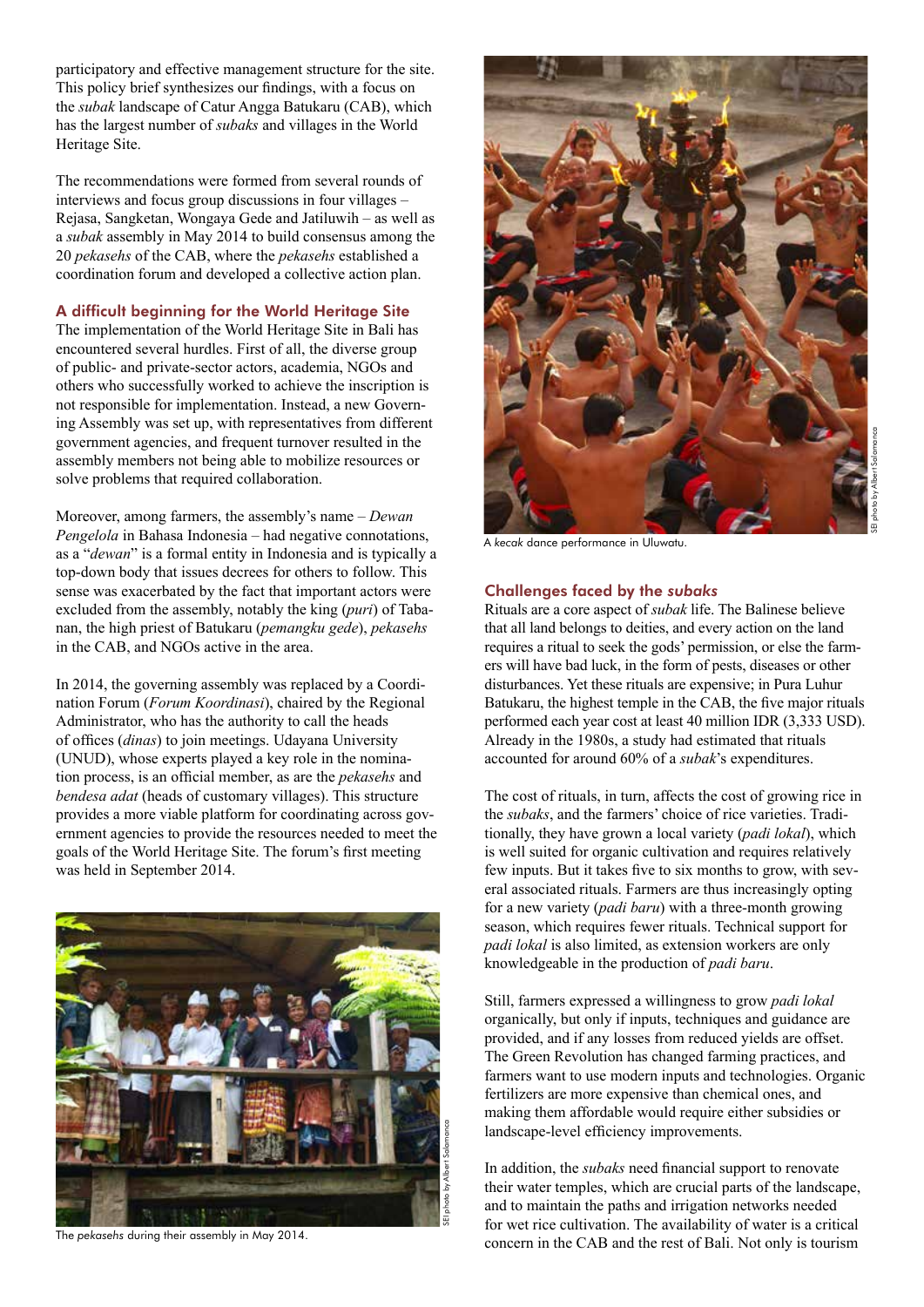

Women as ritual assistants in a mecaru ritual, which seeks to maintain the harmony between humans and nature.

being given preferential treatment in water allocation, but there is no coherent water policy or central authority to oversee water allocation.

High tax rates on farmland are another major challenge, as they depress income and are leading more and more farmers to quit and sell their land. The probability of land conversion thus becomes high, and feeds a vicious cycle wherein nonfarming land uses increase the value of the land, leading to further increases in the assessed tax of adjoining lots.

Land conversion is now forbidden within the World Heritage Site, but in the surrounding area, farmers who need money have no qualms about disposing of their land. The problem is exacerbated by the fact that a growing number of young people are uninterested in farming, and are moving away or taking jobs in tourism instead. As a result, farming in Bali is becoming the domain of the aging, and even young people who return to the village lack the skills or interest to farm like their parents.

These challenges raise important questions about the long-term viability of the *subaks*. How can their rich heritage be truly preserved, as a living entity, amid such drastically changing conditions? These are existential questions that the Balinese need to ponder as the pressures from dwindling farm income, development, tourism and cultural protection become severe.

## Engaging with the World Heritage Site

Tourism already sustains the Balinese economy. Bali accounts for roughly 0.3% of Indonesia's land area but 37% of foreign tourist arrivals; tourism directly employs 28% of the island's work force, and contributed nearly 30% of its GDP in 2013. So far, tourism development in the CAB has been limited, even in Jatiluwih, but since the inscription, the pace of change has accelerated. There is more traffic, more garbage, and rising demand for water. Some farms in Jatiluwih have been booked for tourists to experience an "authentic" rice harvest. Unless tourism is managed more carefully, it could dramatically alter the landscape.

Still, *Subak* members are generally optimistic about the World Heritage Site and see it as an opportunity to address the challenges they face. However, we encountered several issues, starting with a notable lack of information about the site and its implications for the villages and their inhabitants. Village representatives have attended various meetings on the site, but said they need more "farmer-friendly" materials, including explicit instructions on what farmers and villagers should or should not do on their *subaks* to comply with World Heritage Site rules.

Another widely cited concern is that the Regency of Tabanan established a local management body (*badan pengelola*) for the Jatiluwih Tourism Site, which handles the entrance fees, manages parking lots and maintains the road near the World Heritage Site monument. That body was set up before the inscription, and although after the inscription, the chiefs from surrounding villages were invited to get involved, they do not see it as the *badan* for the entire World Heritage Site. The *subaks* are also not represented in that body, and the infrastructure improvements it has overseen since the inscription have centred on Jatiluwih, leading to discontent in other villages.

Looking ahead, farmers expect the World Heritage Site designation to have a positive impact on their livelihoods. They want to test new rice varieties, and be able to sell rice to new restaurants. They want training to help them engage in tourism, such as how to set up homestays, culinary skills, and foreign language instruction. They want clearer regulation on spatial planning and land conversion, to control development around the World Heritage Site. And they hope for incentives or support to keep growing *padi lokal* in the traditional way, organically, and to help them reduce the risk of crop failures and avoid having to give up their land or convert their rice fields.

All these issues need to be addressed to protect the outstanding universal value, integrity and authenticity of the *subak* landscape as a World Heritage Site. Actions are needed to help ensure a continuous supply of water for the *subaks*, maintain land for farming, ensure that labour is available, and provide enough funds for rituals. All the CAB actors need to work together to address these issues, but formal mechanisms have yet to be set up to enable those conversations. The Coordination Forum has not met again since its inaugural session, and the government of Tabanan Regency has yet to create an administrative body to manage the sites in its jurisdiction. Ongoing efforts led by the *subaks* and their *pekasehs* must also continue.



Tourism is growing quickly in Bali, reshaping the local economy.